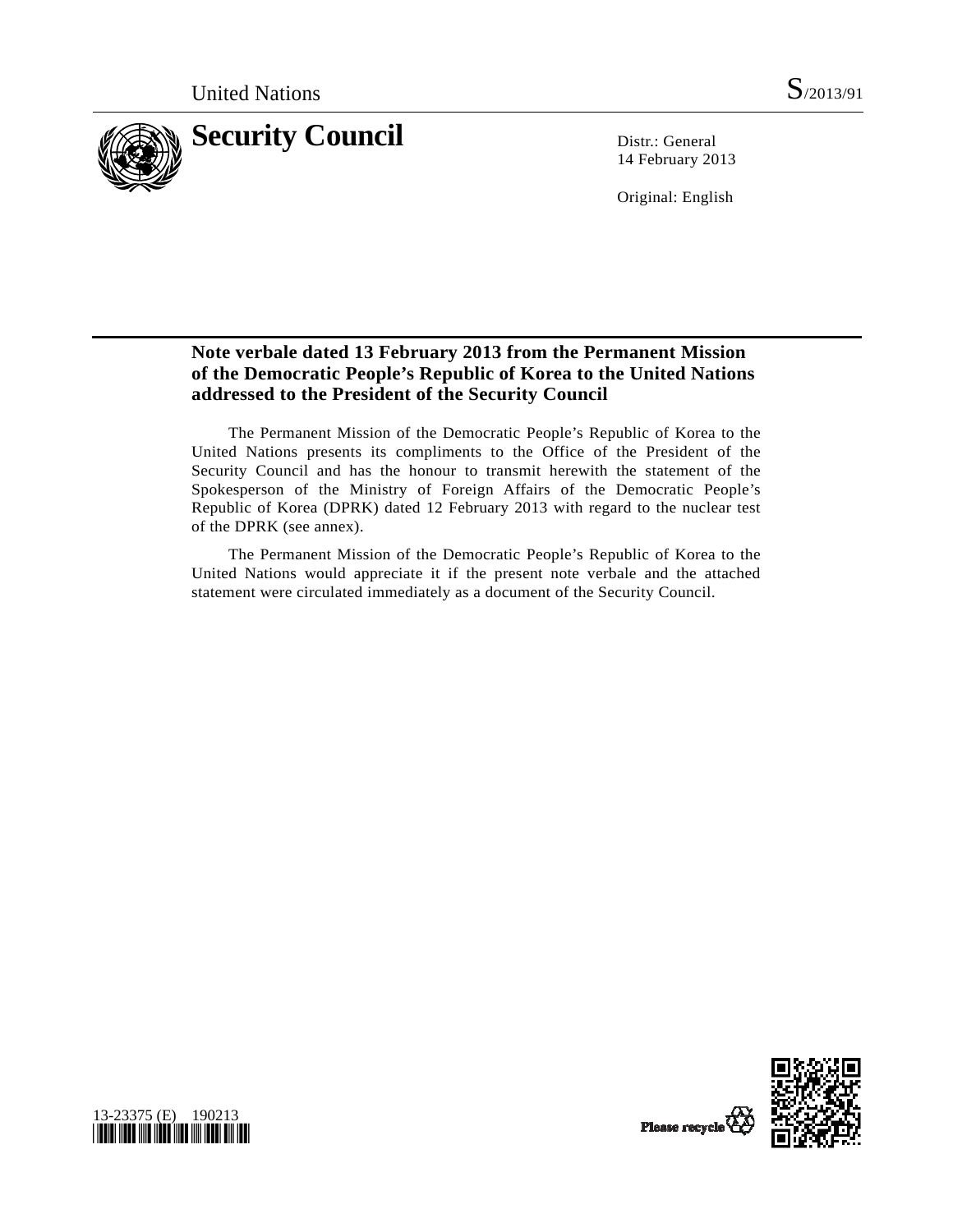## **Annex to the note verbale dated 13 February 2013 from the Permanent Mission of the Democratic People's Republic of Korea to the United Nations addressed to the President of the Security Council**

## **Statement of the Spokesperson of the Ministry of Foreign Affairs of the Democratic People's Republic of Korea**

Pyongyang, 12 February 2013

 The DPRK's third nuclear test is a resolute step for self-defence taken by it to cope with the hostile act of the United States of America against it.

 Its successful launch of satellite Kwangmyongsong 3-2 in December 2012 was a peaceful one from A to Z and was conducted according to its plan for scientific and technological development for economic construction and the improvement of people's standard of living.

 The world, including hostile countries, recognized its application satellite's entry into orbit and greatly admired its development of space technology.

 The U.S., however, again prodded the Security Council into cooking up a new "resolution on sanctions" against the DPRK, terming its satellite launch a violation of the Council's "resolution".

 Encroaching upon the right to launch a satellite is an unpardonable, grave and hostile act, as it is an infringement on the DPRK's sovereignty.

Originally, the DPRK neither needed nor planned to conduct a nuclear test.

 The DPRK's nuclear deterrence has already acquired trustworthy capability and enough strength to make a precision strike at bases of aggression and blow them up with a single blow, no matter where they are on the Earth.

 It was the DPRK's goal to focus its efforts on economic construction and the improvement of people's standard of living by dint of nuclear deterrence for selfdefence provided by the great Generalissimos Kim Il Sung and Kim Jong Il all their lives.

 The DPRK exercised maximum self-restraint when the U.S. fabricated the "presidential statement" over its satellite, launched for peaceful purposes, abusing the Security Council in April 2012.

 But the DPRK's patience reached its limit when the U.S. intensified such hostile acts by implementing, before anyone else, the Security Council's "resolution on sanctions", far from apologizing for its renewed wanton violation of the DPRK's right to launch a satellite.

 The main objective of the current nuclear test is to express the surging resentment of the army and people of the DPRK at the brigandish, hostile act of the U.S. and to demonstrate the will and capability of Songun Korea to defend the sovereignty of the country to the end.

 The DPRK's nuclear test is a just step for self-defence and is not contradictory to any international law.